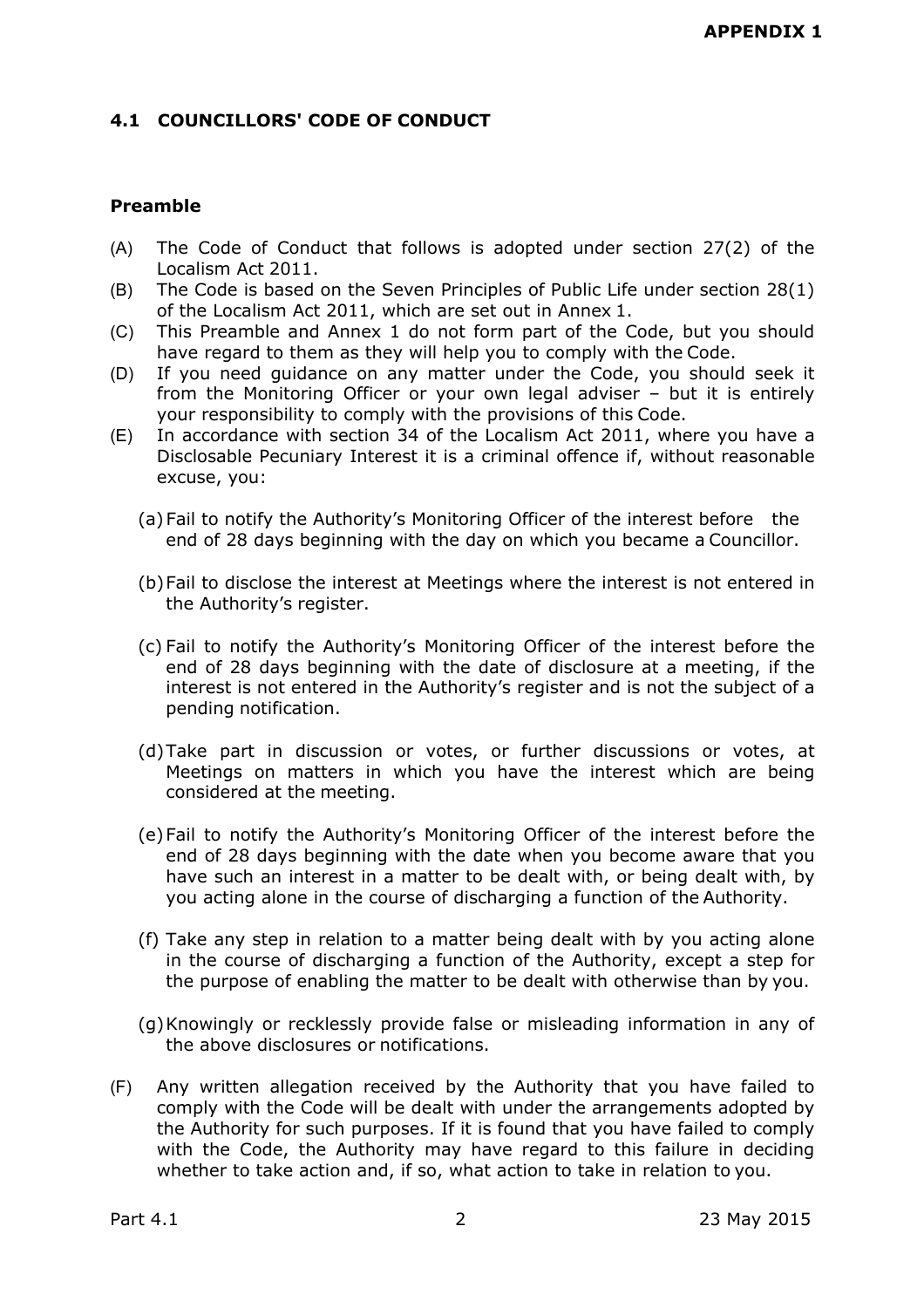# **THE CODE**

# **1. Interpretation**

In this Code:

**"Associated Person"** means (either in the singular or in the plural):

- (a) a family member or any other person with whom you have a close association, including your spouse, civil partner, or somebody with whom you are living as a husband or wife, or as if you are civil partners; or
- (b) any person or body who employs or has appointed such persons, any firm in which they are a partner, or any company of which they are directors; or
- (c) any person or body in whom such persons have a beneficial interest in a class of securities exceeding the nominal value of £25,000; or
- (d) any body of which you are in a position of general control or management and to which you are appointed or nominated by the Authority; or
- (e) any body in respect of which you are in a position of general control or management:
	- (i) exercising functions of a public nature; or
	- (ii) directed to charitable purposes; or
	- (iii)one of whose principal purposes includes the influence of public opinion or policy (including any political party or trade union).

**"Authority"** means Maidstone Borough Council.

**"Authority Function"** means any one or more of the following interests that relate to the functions of the Authority:

- (a) housing where you are a tenant of the Authority provided that those functions do not relate particularly to your tenancy or lease; or
- (b) school meals or school transport and travelling expenses where you are a parent or guardian of a child in full time education, or are a parent governor of a school, unless it relates particularly to the school which your child attends;
- (c) statutory sick pay under Part XI of the Social Security Contributions and Benefits Act 1992 - where you are in receipt of, or are entitled to the receipt of, such pay;
- (d) an allowance, payment or indemnity given to Councillors of the Authority;
- (e) any ceremonial honour given to Councillors of the Authority;
- (f) setting council tax or a precept under the Local Government Finance Act 1992.

**"Code"** means this Code of Conduct.

**"Co-opted Member"** means a person who is not an elected Councillor of the Authority but who is a member of:

(a) any Committee or Sub-Committee of the Authority, or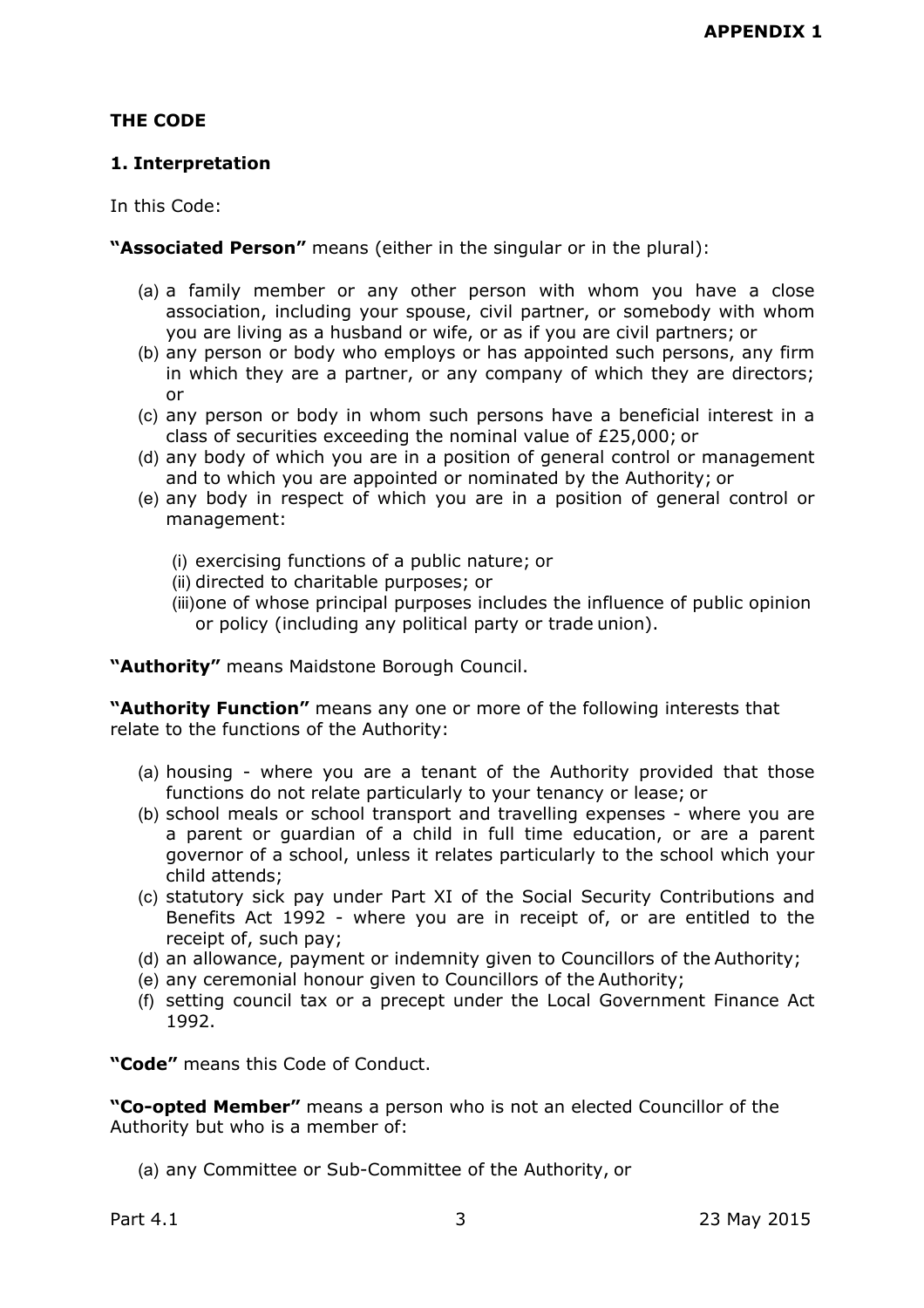- (b) and represents the Authority on, any joint committee or joint subcommittee of the Authority; and
- (c) who is entitled to vote on any question that falls to be decided at any Meeting.

**"Disclosable Pecuniary Interest"** means those interests of a description specified in regulations made by the Secretary of State (as amended from time to time) as set out in Annex 2 and where either it is:

- (a) your interest; or
- (b) an interest of your spouse or civil partner, a person with whom you are living as husband and wife, or a person with whom you are living as if you were civil partners and provided you are aware that the other person has the interest.

**"Interests"** means Disclosable Pecuniary Interests and Other Significant Interests.

**"Meeting"** means any meeting of:

- (a) the Authority;
- (b) any of the Authority's committees, sub-committees, joint committees and/or joint sub-committees.

**"Member"** means a person who is an elected Councillor of the Authority and includes a Co-opted Member.

**"Other Significant Interest"** means an interest (other than a Disclosable Pecuniary Interest or an interest in an Authority Function) in any business of the Authority which:

- (a) may reasonably be regarded as affecting the financial position of yourself and/or an Associated Person to a greater extent than the majority of: -
	- (i) other council tax payers, ratepayers or inhabitants of the electoral division or ward, as the case may be, affected by the decision; or
	- (ii) (in other cases) other council tax payers, ratepayers or inhabitants of the Authority's area; or
- (b) relates to the determination of your application (whether made by you alone or jointly or on your behalf) for any approval, consent, licence, permission or registration or that of an Associated Person;

and where, in either case, a member of the public with knowledge of the relevant facts would reasonably regard the interest as being so significant that it is likely to prejudice your judgement of the public interest.

**"Register of Members' Interests"** means the Authority's register of Disclosable Pecuniary Interests established and maintained by the Monitoring Officer under section 29 of the Localism Act 2011.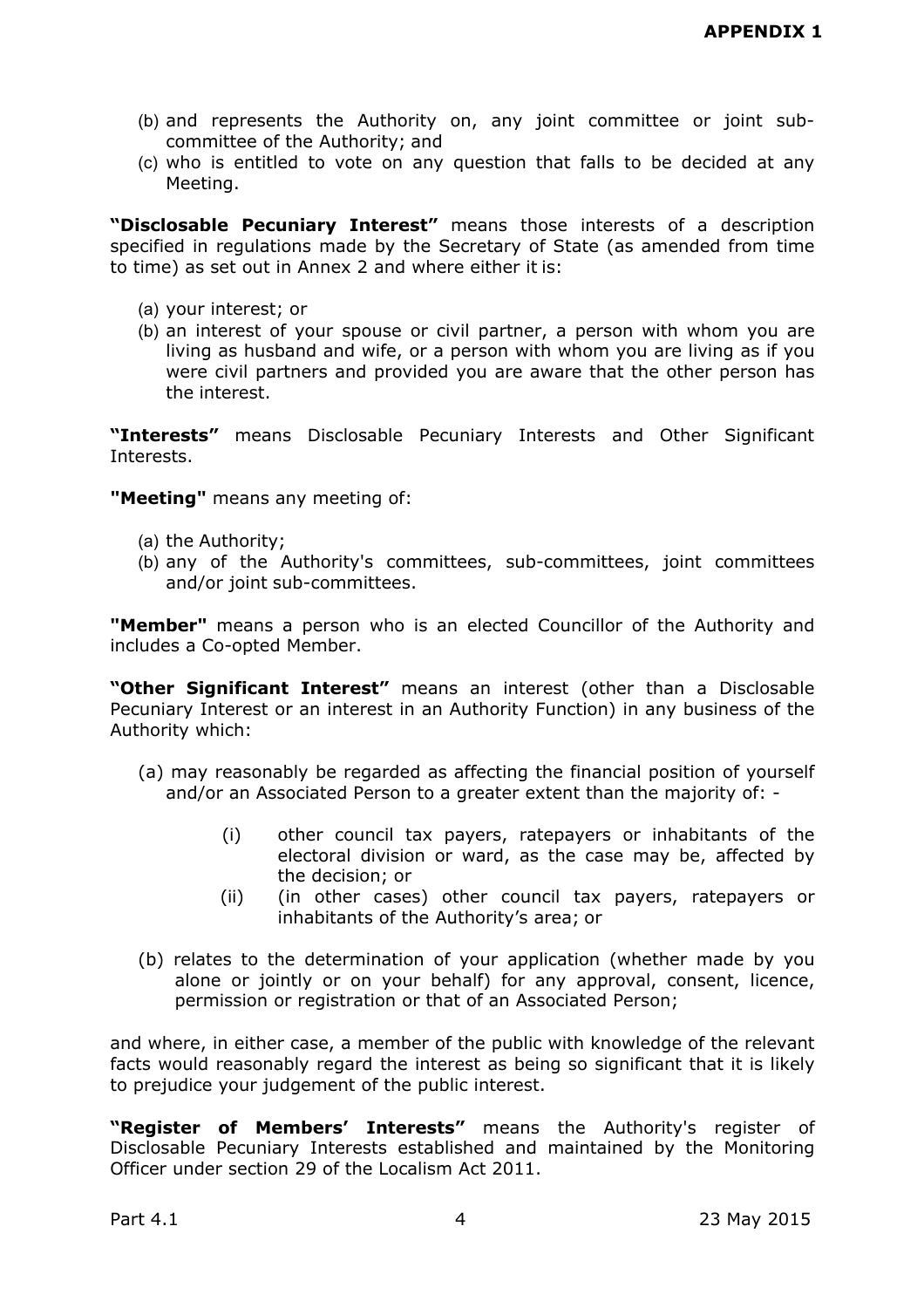**"Sensitive Interest"** means information, the details of which, if disclosed, could lead to you or a person connected with you being subject to violence or intimidation.

#### **Scope**

**2.** You must comply with this Code whenever you act in your capacity as a Councillor or Co-opted Member of the Authority.

#### **General obligations**

- **3.** (1) You must, when using or authorising the use by others of the resources of the Authority:
	- (a) act in accordance with the Authority's reasonable requirements; and
	- (b) ensure that such resources are not used improperly for political purposes (including party political purposes).

(2)You must not:

- (a) bully any person;
- (b) intimidate or attempt to intimidate any person who is or is likely to be a complainant, a witness, or involved in the administration of any investigation or proceedings, in relation to an allegation that a Councillor (including yourself) has failed to comply with this Code;
- (c) do anything that compromises, or is likely to compromise, the impartiality or integrity of those who work for, or on behalf of, the Authority;
- (d) disclose information given to you in confidence by anyone, or information acquired by you which you believe, or ought reasonably to be aware, is of a confidential nature, except where:
	- (i) you have the written consent of a person authorised to give it; or
	- (ii) you are required by law to do so; or
	- (iii) the disclosure is made to a third party for the purpose of obtaining professional advice provided that the third party agrees not to disclose the information to any other person; or
	- (iv) the disclosure is:
		- reasonable and in the public interest; and
		- made in good faith and in compliance with the reasonable requirements of the Authority;
- (e) prevent another person from gaining access to information to which that person is entitled by law;
- (f) conduct yourself in a manner which could reasonably be regarded as bringing your office or the Authority into disrepute;
- (g) use or attempt to use your position as a Councillor improperly to confer on or secure for yourself or any other person, an advantage or disadvantage.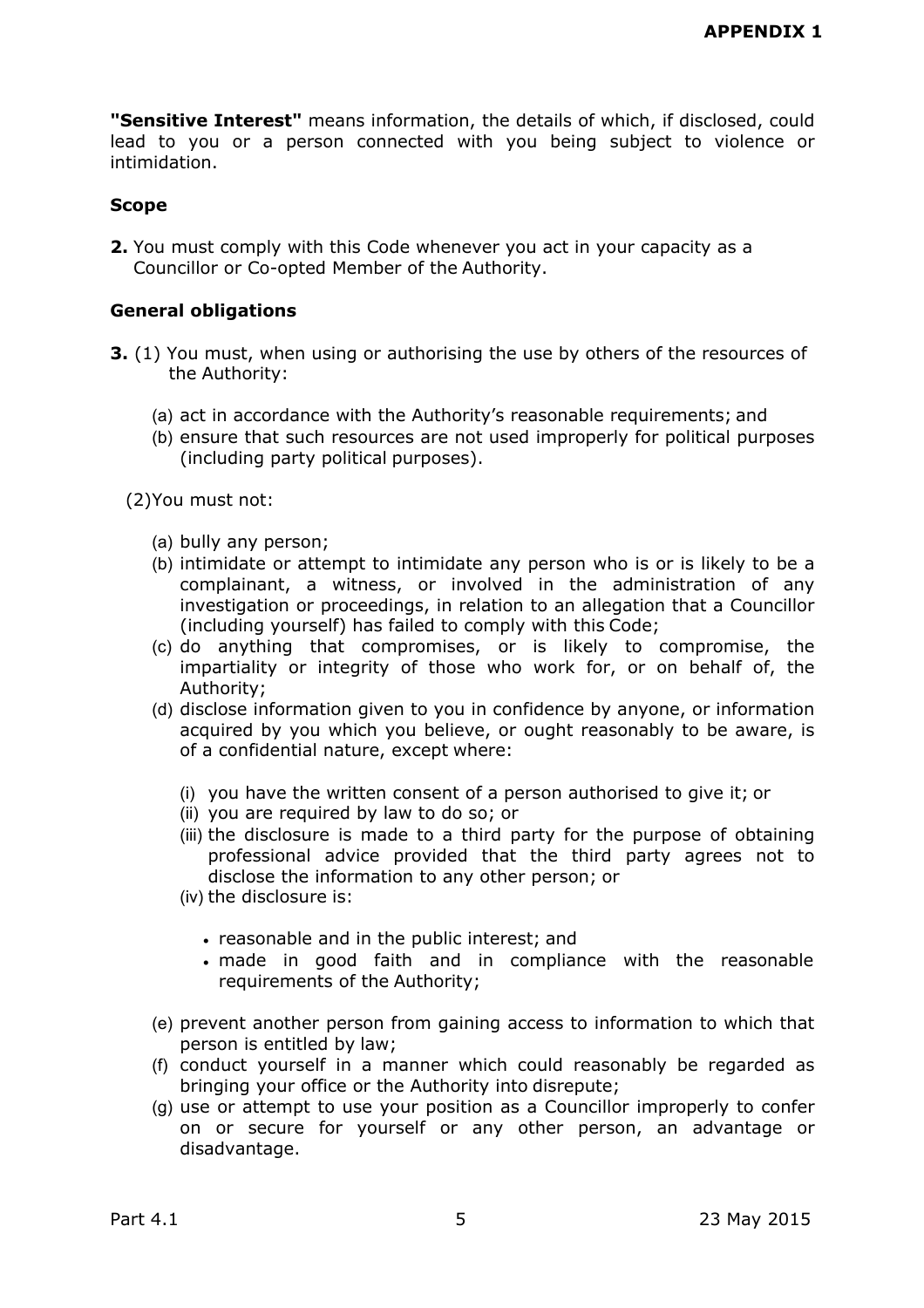# **Registering Disclosable Pecuniary Interests**

- **4.**(1) You must, before the end of 28 days beginning with the day you become a Councillor or Co-opted Member of the Authority, or before the end of 28 days beginning with the day on which this Code takes effect (whichever is the later), notify the Monitoring Officer of any Disclosable Pecuniary Interest.
	- (2) In addition, you must, before the end of 28 days beginning with the day you become aware of any new Disclosable Pecuniary Interest or change to any interest already registered, register details of that new interest or change, by providing written notification to the Monitoring Officer.
	- (3) Where you have a Disclosable Pecuniary Interest in any matter to be dealt with, or being dealt with, by you acting alone in the course of discharging a function of the Authority (including making a decision in relation to the matter), then if the interest is not registered in the Register of Members' Interests and is not the subject of a pending notification, you must notify the Monitoring Officer before the end of 28 days beginning with the day you become aware of the existence of the interest.

## **Declaring Interests**

- **5**. (1) Whether or not a Disclosable Pecuniary Interest has been entered onto the Register of Members' Interests or is the subject of a pending notification, you must comply with the disclosure procedures set out below.
	- (2) Where you are present at a meeting and have a Disclosable Pecuniary Interest or Other Significant Interest in any matter to be considered, or being considered, at the meeting, you must:
		- (a) disclose the Interest; and
		- (b) explain the nature of that Interest at the commencement of that consideration or when the Interest becomes apparent (subject to paragraph 6, below); and unless you have been granted a dispensation or are acting under para 5(4):
		- (c) not participate in any discussion of, or vote taken on, the matter at the Meeting; and
		- (d) withdraw from the Meeting room in accordance with the Authority's Procedure Rules whenever it becomes apparent that the business is being considered; and
		- (e) not seek improperly to influence a decision about that business.
	- (3) Where you have a Disclosable Pecuniary Interest or Other Significant Interest in any business of the Authority where you are acting alone in the course of discharging a function of the Authority, you must:
		- (a) notify the Monitoring Officer of the interest and its nature as soon as it becomes apparent; and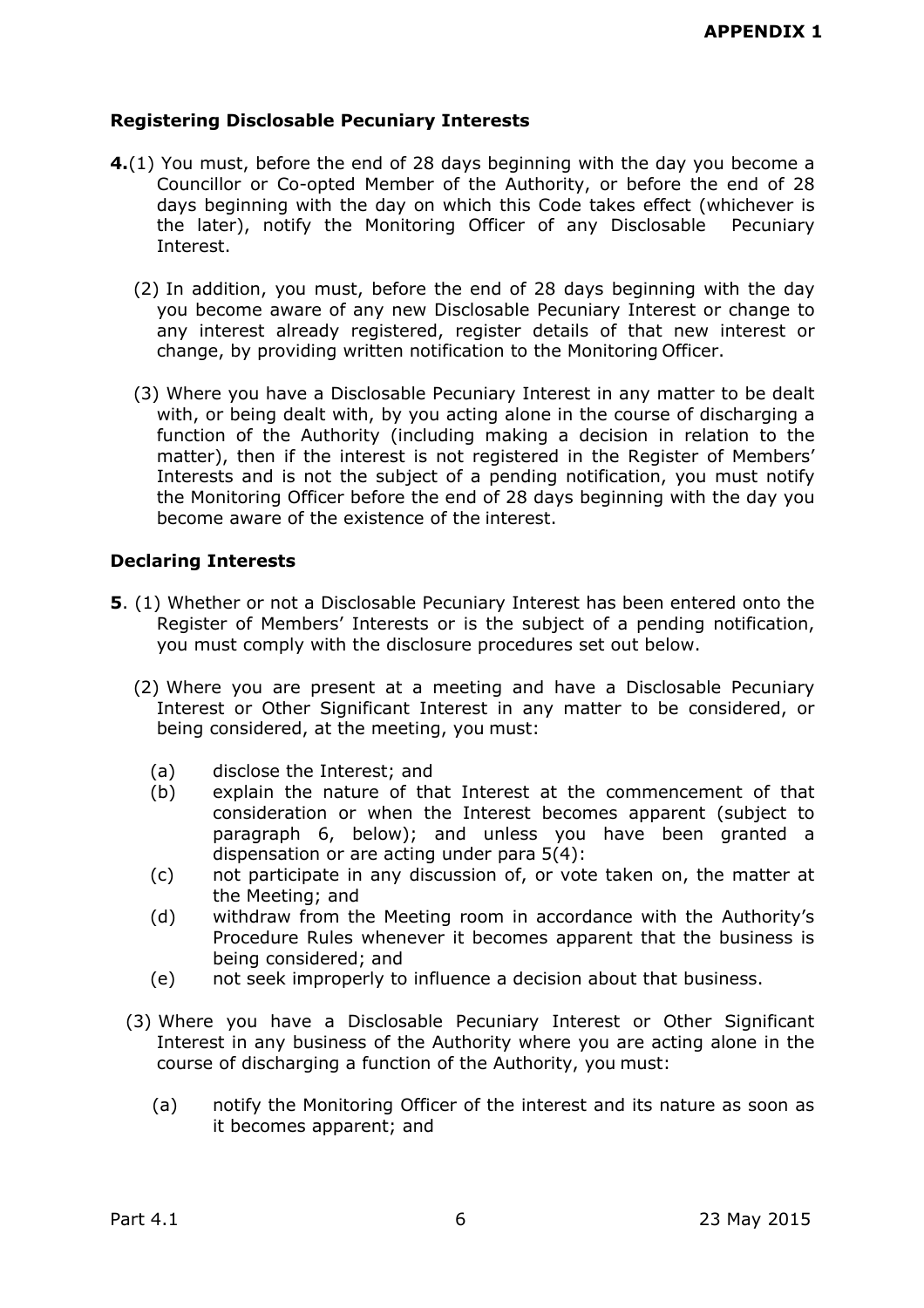- (b) not take any steps, or any further steps, in relation to the matter except for the purpose of enabling the matter to be dealt with otherwise than by you; and
- (c) not seek improperly to influence a decision about the matter.
- (4) Where you have an Other Significant Interest in any business of the Authority, you may attend a Meeting but only for the purpose of making representations, answering questions or giving evidence relating to the business, provided that the public are also allowed to attend the Meeting for the same purpose. Having made your representations, given evidence or answered questions you must:
	- (a) not participate in any discussion of, or vote taken on, the matter at the Meeting; and
	- (b) withdraw from the Meeting room in accordance with the Authority's Procedure Rules.

#### **Sensitive Interests**

- **6.** (1) Where you consider that the information relating to any of your Disclosable Pecuniary Interests is a Sensitive Interest, and the Monitoring Officer agrees, the Monitoring Officer will not include details of the Sensitive Interest on any copies of the Register of Members' Interests which are made available for inspection or any published version of the Register, but may include a statement that you have an interest, the details of which are withheld under this paragraph.
	- (2) You must, before the end of 28 days beginning with the day you become aware of any change of circumstances which means that information excluded under paragraph 6(1) is no longer a Sensitive Interest, notify the Monitoring Officer asking that the information be included in the Register of Members' Interests.
	- (3) The rules relating to disclosure of Interests in paragraphs 5(2) and (3) will apply, save that you will not be required to disclose the nature of the Sensitive Interest, but merely the fact that you hold an interest in the matter under discussion.

## **Gifts and Hospitality**

**7.** (1) You must, before the end of 28 days beginning with the day of receipt/acceptance, notify the Monitoring Officer of any gift, benefit or hospitality with an estimated value of £100 or more, or a series of gifts, benefits and hospitality from the same or an associated source, with an estimated cumulative value of £100 or more, which are received and accepted by you (in any one calendar year) in the conduct of the business of the Authority, the business of the office to which you have been elected or appointed or when you are acting as representative of the Authority. You must also register the source of the gift, benefit or hospitality.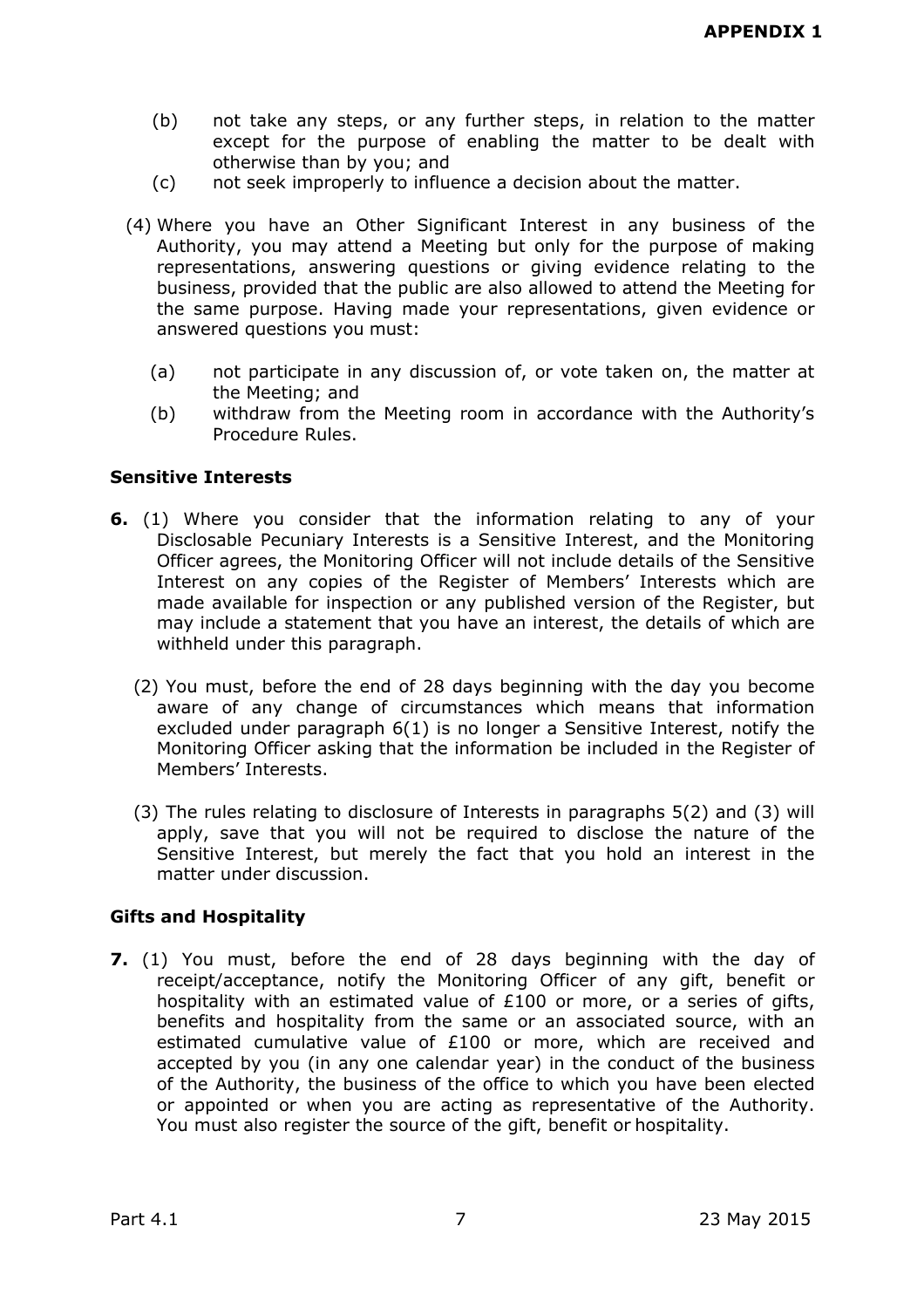- (2) Where any gift, benefit or hospitality you have received or accepted relates to any matter to be considered, or being considered at a Meeting, you must disclose at the commencement of the Meeting or when the interest becomes apparent, the existence and nature of the gift, benefit or hospitality, the person or body who gave it to you and how the business under consideration relates to that person or body. You may participate in the discussion of the matter and in any vote taken on the matter, unless you have an Other Significant Interest, in which case the procedure in paragraph 5 above will apply.
- (3) You must continue to disclose the existence and nature of the gift, benefit or hospitality at a relevant Meeting, for 3 years from the date you first registered the gift, benefit or hospitality.
- (4) The duty to notify the Monitoring Officer does not apply where the gift, benefit or hospitality comes within any description approved by the Authority for this purpose.

#### **Dispensations**

- **8.**(1) The Monitoring Officer may, on a written request (as appointed Proper Officer for the receipt of applications for dispensation) by a Councillor with an Interest, grant a dispensation relieving the Councillor from either or both of the restrictions on participating in discussions and in voting (referred to in paragraph 5 above).
	- (2) A dispensation may be granted only if, after having had regard to all relevant circumstances, the Monitoring Officer considers that:
		- (a) without the dispensation the number of persons prohibited from participating in any particular business would be so great a proportion of the body transacting the business as to impede the transaction of the business; or
		- (b) without the dispensation, the representation of different political groups on the body transacting any particular business would be so upset as to alter the likely outcome of any vote relating to the business; or
		- (c) granting the dispensation is in the interests of persons living in the Authority's area; or
		- (d) it is otherwise appropriate to grant a dispensation.
	- (3) A dispensation must specify the period for which it has effect, and the period specified may not exceed four years.
	- (4) Paragraph 5 above does not apply in relation to anything done for the purpose of deciding whether to grant a dispensation under this paragraph 8.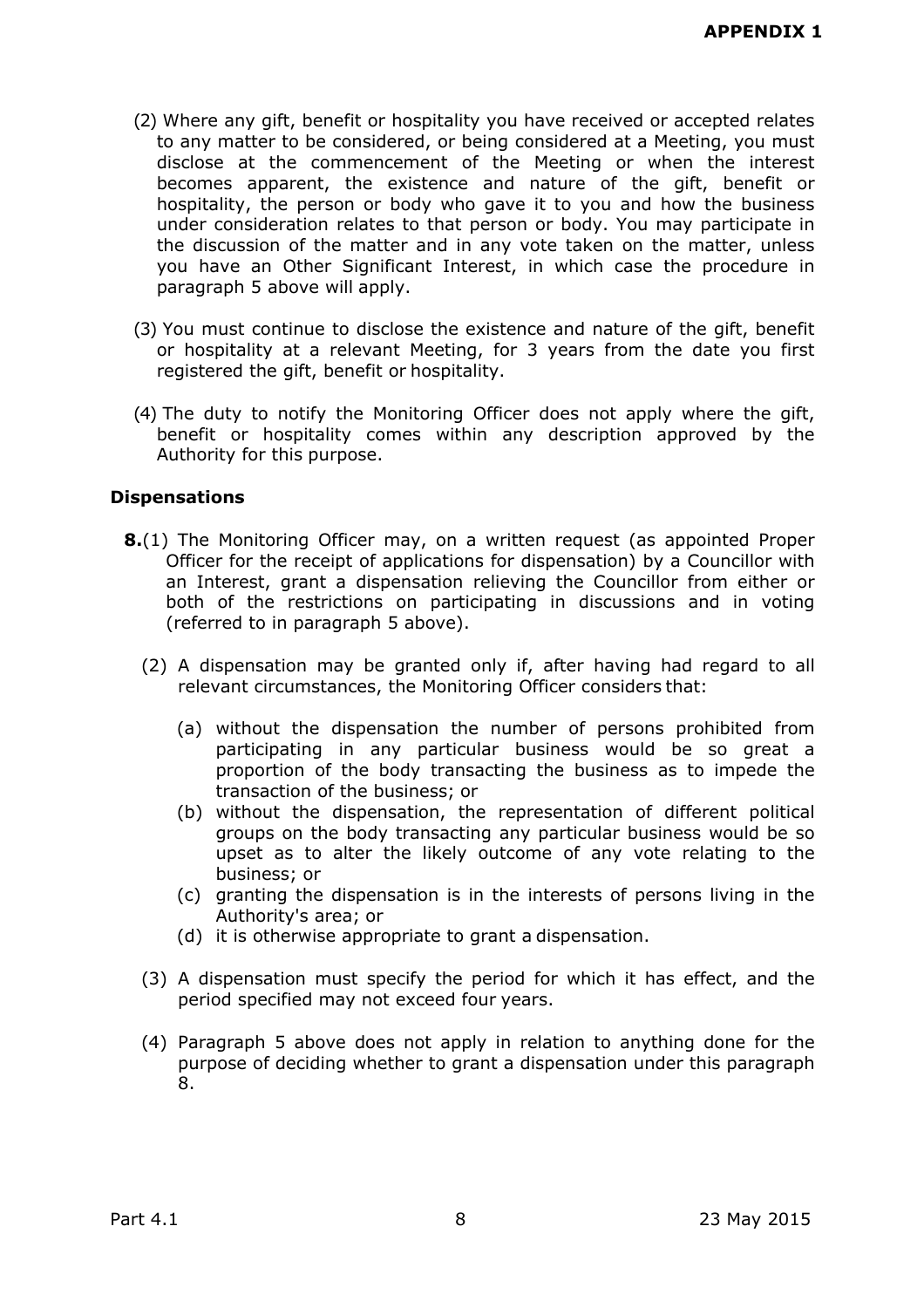### **ANNEX 1**

#### **THE SEVEN PRINCIPLES OF PUBLIC LIFE**

In accordance with the Localism Act 2011, and in order to help maintain public confidence in this Authority, you are committed to behaving in a manner that is consistent with the following principles. However, it should be noted that these Principles do not create statutory obligations for Councillors and do not form part of the Code. It follows from this that the Authority cannot accept allegations that they have been breached.

**SELFLESSNESS**: Holders of public office should act solely in terms of the public interest.

**INTEGRITY:** Holders of public office must avoid placing themselves under any obligation to people or organisations that might try inappropriately to influence them in their work. They should not act or take decisions in order to gain financial or other material benefits for themselves, their family, or their friends. They must declare and resolve any interests and relationships.

**OBJECTIVITY:** Holders of public office must act and take decisions impartially, fairly and on merit, using the best evidence and without discrimination or bias.

**ACCOUNTABILITY**: Holders of public office are accountable to the public for their decisions and actions and must submit themselves to the scrutiny necessary to ensure this.

**OPENNESS**: Holders of public office should act and take decisions in an open and transparent manner. Information should not be withheld from the public unless there are clear and lawful reasons for so doing.

**HONESTY:** Holders of public office should be truthful.

**LEADERSHIP:** Holders of public office should exhibit these principles in their own behaviour. They should actively promote and robustly support the principles and be willing to challenge poor behaviour wherever it occurs.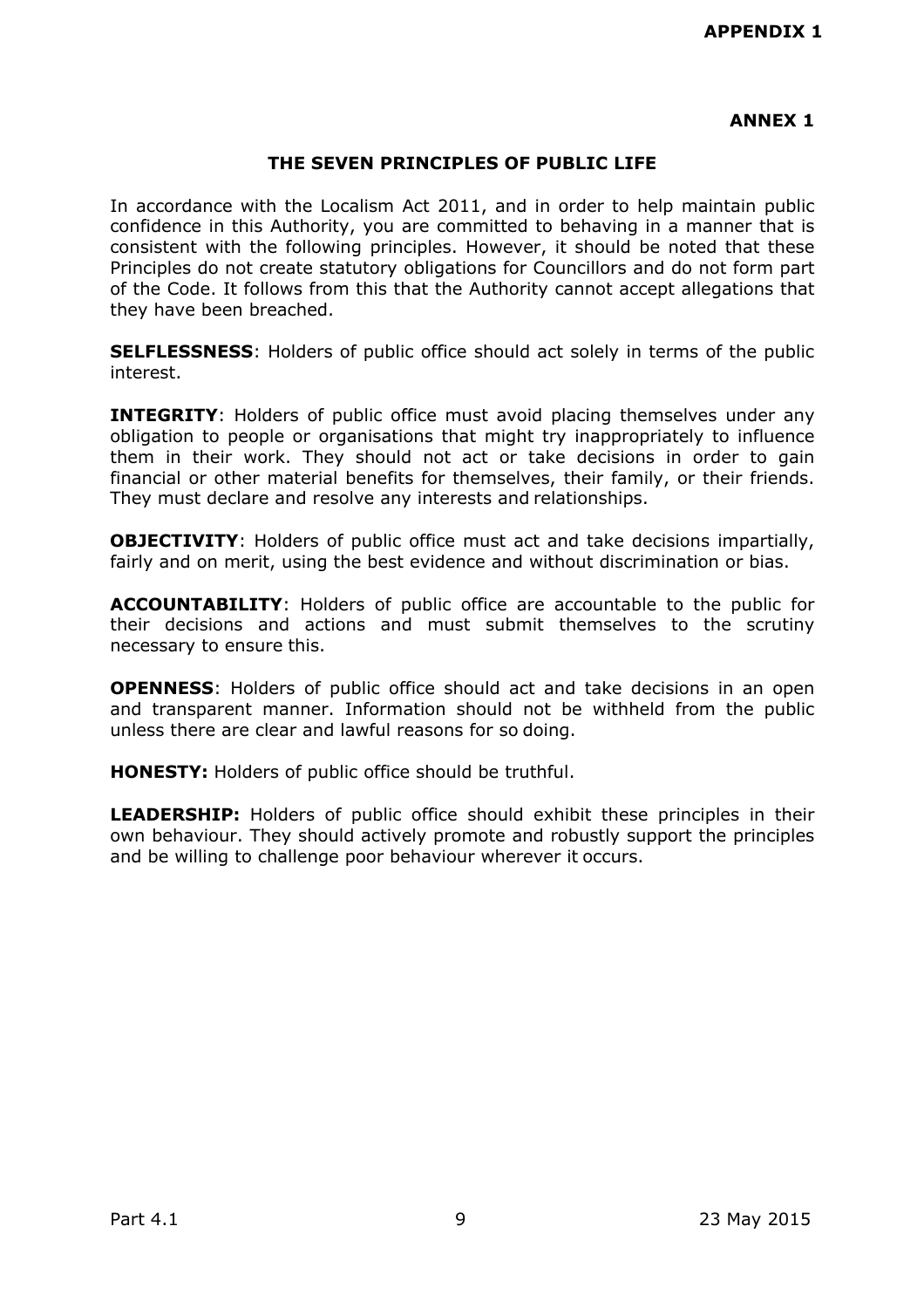# **ANNEX 2**

# **Disclosable Pecuniary Interests, as prescribed by regulations, are as follows:**

The descriptions on Disclosable Pecuniary Interests are subject to the following definitions:

**"the Act"** means the Localism Act 2011

**"body in which the relevant person has a beneficial interest"** means a firm in which the relevant person is a partner or a body corporate of which the relevant person is a director, or in the securities of which the relevant person has a beneficial interest

**"director"** includes a member of the committee of management of an industrial and provident society

**"land"** excludes an easement, servitude, interest or right in or over land which does not carry with it a right for the relevant person (alone or jointly with another) to occupy the land or to receive income

**"M"** means a councillor of the relevant authority

**"member"** includes a co-opted member

**"relevant authority"** means the authority of which M is a councillor

**"relevant period"** means the period of 12 months ending with the day on which M gives a notification for the purposes of section  $30(1)$ , or section  $31(7)$ , as the case may be, of the Act

**"relevant person"** means M or any other person referred to in section 30(3)(b) of the Act (the Member's spouse, civil partner, or somebody with whom they are living as a husband or wife, or as if they were civil partners).

**"securities"** means shares, debentures, debenture stock, loan stock, bonds, units of a collective investment scheme within the meaning of the Financial Services and Markets Act 2000 and other securities of any description, other than money deposited with a building society

| <b>Interest</b>                                            | <b>Description</b>                                                                                                                                                                                                                        |
|------------------------------------------------------------|-------------------------------------------------------------------------------------------------------------------------------------------------------------------------------------------------------------------------------------------|
| Employment,<br>office, trade,<br>profession or<br>vacation | Any employment, office, trade, profession or vocation<br>carried on for profit or gain.                                                                                                                                                   |
| Sponsorship                                                | Any payment or provision of any other financial benefit<br>(other than from the relevant authority) made or provided<br>within the relevant period in respect of any expenses<br>incurred by M in carrying out duties as a Councillor, or |